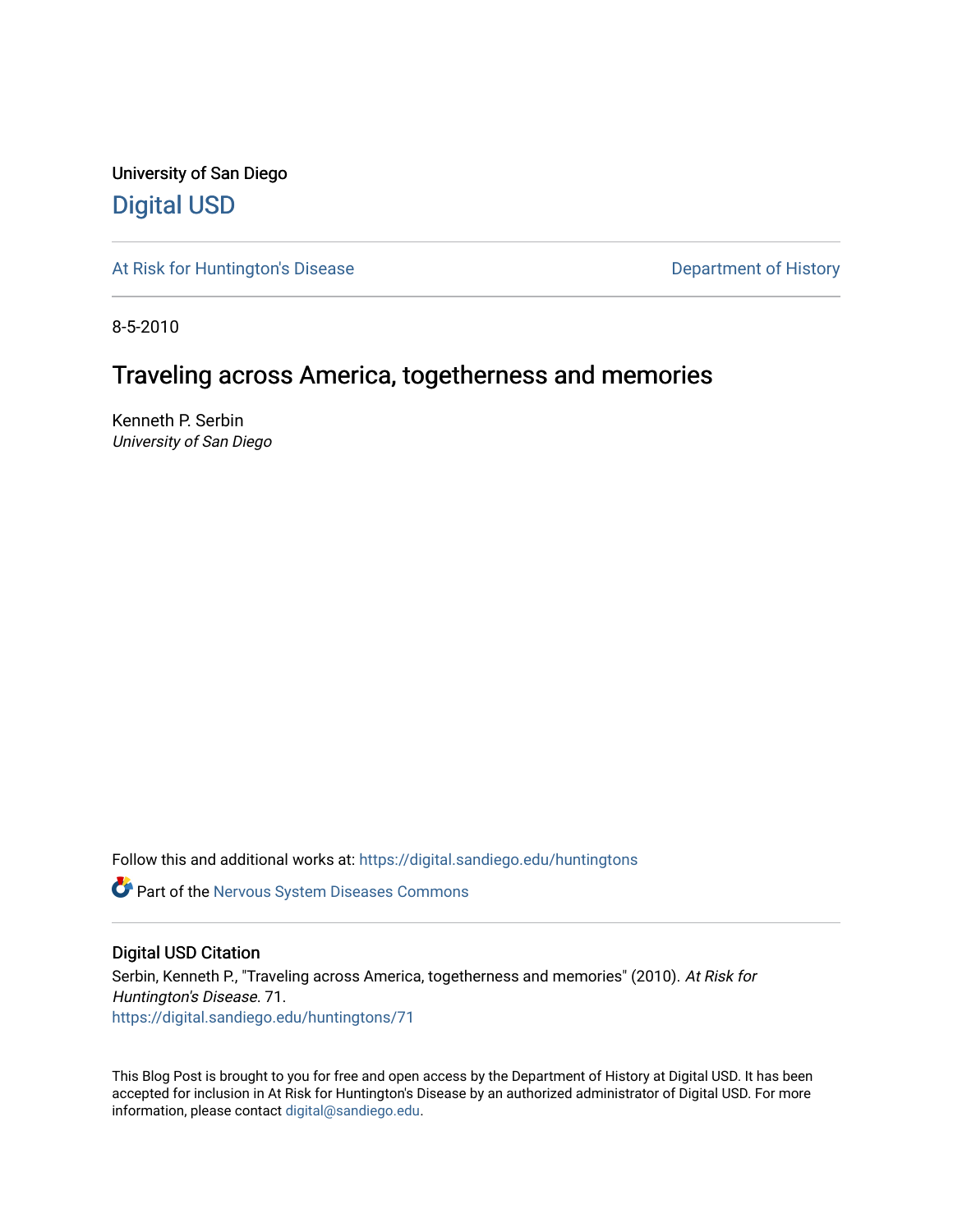# [At Risk for Huntington's Disease](http://curehd.blogspot.com/)

*HD is a genetically caused brain disorder that causes uncontrollable bodily movements and robs people's ability to walk, talk, eat, and think. The final result is a slow, ugly death. Children of parents with HD have a 50-50 chance of inheriting the disease. There is no cure or treatment.*

# Blog Archive

- $\blacktriangleright$  [2021](http://curehd.blogspot.com/2021/)(12)
- $2020(16)$  $2020(16)$
- $\blacktriangleright$  [2019](http://curehd.blogspot.com/2019/) (19)
- $\blacktriangleright$  [2018](http://curehd.blogspot.com/2018/) (16)
- $2017(14)$  $2017(14)$
- $2016(13)$  $2016(13)$  $\blacktriangleright$  [2015](http://curehd.blogspot.com/2015/) (24)
- 
- $\blacktriangleright$  [2014](http://curehd.blogspot.com/2014/) (24)  $\blacktriangleright$  [2013](http://curehd.blogspot.com/2013/) (30)
- $\blacktriangleright$  [2012](http://curehd.blogspot.com/2012/) (26)
- $\blacktriangleright$  [2011](http://curehd.blogspot.com/2011/) (33)
- $\sqrt{2010(26)}$  $\sqrt{2010(26)}$  $\sqrt{2010(26)}$
- [►](javascript:void(0)) [December](http://curehd.blogspot.com/2010/12/) (4)
- [►](javascript:void(0)) [November](http://curehd.blogspot.com/2010/11/) (1)
- [►](javascript:void(0)) [October](http://curehd.blogspot.com/2010/10/) (2)
- $\blacktriangleright$  [September](http://curehd.blogspot.com/2010/09/) (3)
- [▼](javascript:void(0)) [August](http://curehd.blogspot.com/2010/08/) (2)

My [friend,](http://curehd.blogspot.com/2010/08/my-friend-fast-lane.html) the fast lane Traveling across America, [togetherness](http://curehd.blogspot.com/2010/08/traveling-across-america-togetherness.html) and memories

- $\blacktriangleright$  [June](http://curehd.blogspot.com/2010/06/) (2)
- $\blacktriangleright$  [May](http://curehd.blogspot.com/2010/05/) (3)
- $\blacktriangleright$  [April](http://curehd.blogspot.com/2010/04/) (2)
- $\blacktriangleright$  [March](http://curehd.blogspot.com/2010/03/) (2)
- [►](javascript:void(0)) [February](http://curehd.blogspot.com/2010/02/) (2)
- $\blacktriangleright$  [January](http://curehd.blogspot.com/2010/01/) (3)
- [►](javascript:void(0)) [2009](http://curehd.blogspot.com/2009/) (21)
- $2008(7)$  $2008(7)$
- $2007(7)$  $2007(7)$
- $2006(4)$  $2006(4)$
- $2005(17)$  $2005(17)$

# About Me **GENE [VERITAS](https://www.blogger.com/profile/10911736205741688185)**

View my [complete](https://www.blogger.com/profile/10911736205741688185) profile

# HD Links

[Huntington's](http://www.hdsa.org/) Disease Society of America

# THURSDAY, AUGUST 05, 2010

# Traveling across America, togetherness and memories

Living gene-positive for Huntington's disease has taught me to value each and every moment of life, from the most humdrum to the most exhilarating.

Like so many people in my position, I have planned for the worst yet tried to live as if it will never happen.

I know that I could very soon follow in the footsteps of my mother, who was reduced by HD to a mere shadow of herself and died in 2006.

But I've tried to pack in as much life as possible.

### **Seizing the moment**

Ever since testing positive for HD in 1999 and taking part in the birth of our HD-free daughter in 2000, I have worried deeply about whether I will see her grow up, graduate from college, and set out on her own life of work and love.

I have been blessed. Whereas my mother probably had the early psychiatric symptoms of HD in her late 40s, I reached my 50th birthday apparently free of the classic symptoms of HD. Still, all the scientific evidence suggests that the genetic defect is already attacking my brain and perhaps causing subtle, almost imperceptible symptoms.

On June 27, the day after my daughter's tenth birthday, I seized the moment and embarked with my family on a month-long vacation. I wanted to take advantage of my good health by bringing our family closer together and creating lifelong memories for our daughter.

# **The force of nature**

In this day and age of plane travel, we toured America coast to coast by car, just as my parents used to do with my family in the 1960s and early 1970s. (I didn't ride on a plane until age 18, but my daughter had already flown to Brazil before she turned one!) From San Diego we drove to the Excalibur in Las Vegas, spent a night in Salt Lake City, and then headed to Yellowstone National Park.

At Yellowstone we experienced the beautiful and haunting power of nature within the first few hours. Driving home at dusk after watching the Old Faithful geyser, we saw a grizzly bear crossing a river near the road.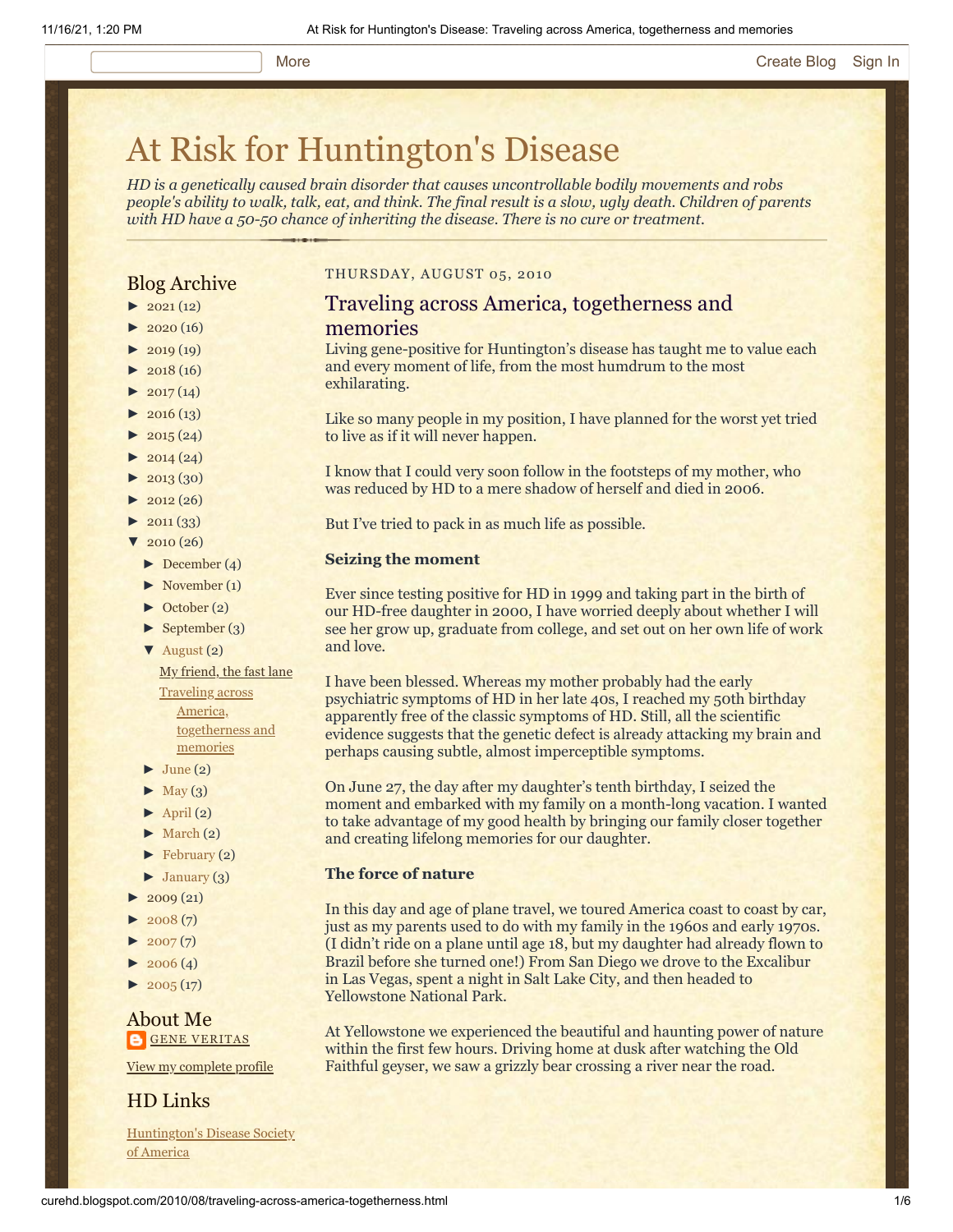[International](http://www.huntington-assoc.com/) Huntington **Association** [Huntington's](http://hddrugworks.org/) Disease Drug **Works** [Huntington's](http://www.hdlighthouse.org/) Disease **Lighthouse [Hereditary](http://www.hdfoundation.org/) Disease Foundation** [Huntington's](http://www.hdac.org/) Disease Advocacy Center Thomas [Cellini Huntington's](http://www.ourtchfoundation.org/) Foundation HDSA Orange County (CA) **[Affiliate](http://www.hdsaoc.org/)** HD Free with [PGD!](http://www.hdfreewithpgd.com/) [Stanford](http://www.stanford.edu/group/hopes/) HOPES Earth Source [CoQ10,](http://www.escoq10.com/) Inc.

# HD Blogs and Individuals

Chris Furbee: [Huntingtons](http://www.huntingtonsdance.org/) Dance Angela F.: Surviving [Huntington's?](http://survivinghuntingtons.blogspot.com/) Heather's [Huntington's](http://heatherdugdale.angelfire.com/) Disease Page



*A baby black bear near our car on our last day at Yellowstone (photo by Gene Veritas)*

Moments later, driving back to our hotel in West Yellowstone, Montana, flashes of lightning lit up the western sky. It started to rain hard, and then a storm of hail forced us to stop on the shoulder. We feared that our windshield might crack. The car thermometer plummeted from 70 to 45 degrees in just a few minutes.

Once the rain cleared, my daughter couldn't wait to return to the hotel to write down in her trip journal the assault of nature she had just experienced.

# **Touring a diverse land**

It set the tone for the rest of the trip – a symbol of the vastness and geographical and cultural diversity of our great country.

After Yellowstone we ate trout caught by my daughter and **Huntington's** Disease Society of America (HDSA) national board member Rob Millum at his pond in Buffalo, Wyoming; witnessed the majesty of Mount Rushmore, the Crazy Horse Memorial, and Wind Cave National Park in South Dakota; saw cheese-making at Decatur Dairy in Brodhead, Wisconsin; visited Notre Dame and Yale, two of America's leading universities; spent several relaxing days at a college friend's home on Nantucket; ate coal oven pizza in Greenwich Village with another college friend; and viewed the Liberty Bell and Independence Hall in Philadelphia.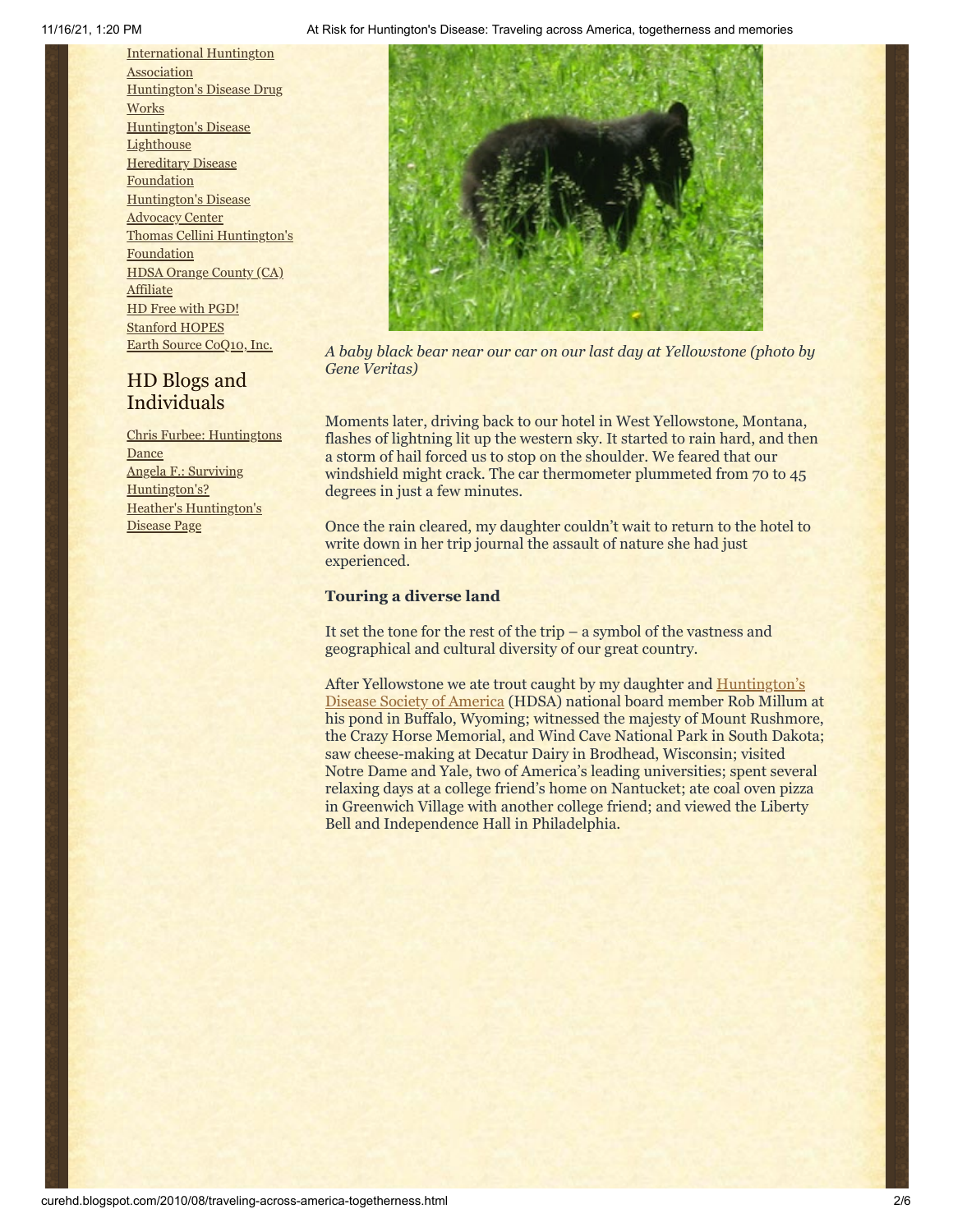

*Rob Millum expertly caught, cleaned, and grilled trout (photo by Gene Veritas).* 

We also saw the spectacular museums and public buildings and monuments of our nation's capital; experienced the wisdom and ingenuity of Thomas Jefferson's Monticello in Virginia; learned, in a visit to Memphis, about the deep impact on our land of Elvis Presley and Martin Luther King Junior; strolled through the artful town of Santa Fe, New Mexico; visited the site of the construction of the first nuclear bomb at nearby Los Alamos; and, as a grand finale, took in the Grand Canyon.

Along the way we enjoyed many dishes new to both my daughter and my wife, who is Brazilian: Wyoming buffalo meat, New Haven pizza, Philly cheese steaks, Memphis barbecue, and New Mexican cuisine.



*Mount Rushmore the night of July 4 (photo by Gene Veritas)*

During much of the trip we renewed ties with old friends and family members who graciously opened their doors and cooked us wonderful meals, a welcome break from hotels and the fast food we ate during 500 mile days on the highway.

### **A break from HD**

We logged 8,300 miles in 32 days. The pace was hectic but exhilarating.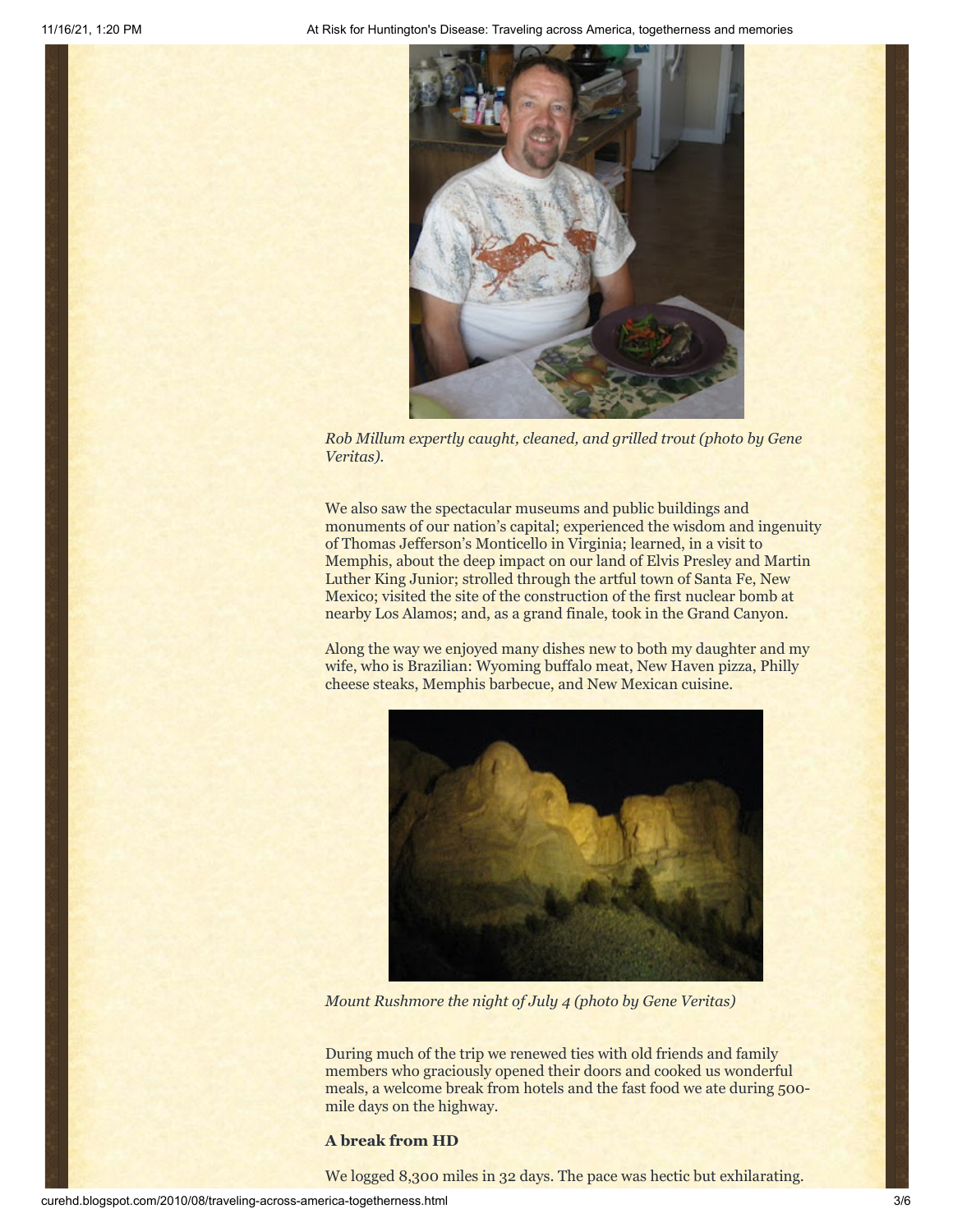Throughout most of the trip I simply forgot about Huntington's disease. As a fellow HDSA-San Diego board member put it, I deserved this vacation! From late 2008, when we began revamping our [chapter website,](http://www.hdsasandiego.org/) until this past June I have blogged a couple times per month, put out several chapter e-newsletters, attended the CHDI (unofficially known as the Cure Huntington's Disease Initiative) conference in Palm Springs, and worked in a range of other chapter activities.

[In the midst of all this, in September 2009, my father, the Huntington's](http://curehd.blogspot.com/2009/04/huntingtons-warrior-lays-down-his.html) disease warrior who cared for my mother for fifteen 15 years, died just a few days before his 82nd birthday.

For those 32 days I barely glanced at e-mail.

## **A joyful time**

When the subject of HD came up, we didn't flee. In my home state of Ohio my wife and I recalled with my cousin and his wife my parents' struggle with HD and the disease's big part in our decision to have only one child.

In New Haven an old college friend asked me how I was doing health-wise, and I explained to him that I had now gone beyond the age of my mother's apparent onset.

Indeed, I felt deeply privileged to be able to take the trip. It was truly a joyful month!

### **From "pseudonymous" to going public**

During dinner at the Nantucket home of Robi Blumenstein, the President of [CHDI Management, Inc.,](http://www.highqfoundation.org/) the topic of HD naturally came up. As always, it was good to hear Robi speak of the latest progress in the search for treatments and a cure.

I spoke openly about this blog, mentioning the fact that I use a "pseudonym." My daughter, who was sitting next to me, had recently read [the three children's books by "Pseudonymous Bosch," known as the](http://www.amazon.com/Pseudonymous-Bosch/e/B001IGNIS6/ref=sr_ntt_srch_lnk_1?qid=1281072591&sr=1-1) *Secret Series*. Shocked, she asked, "Are you Pseudonymous?!"

No, I explained, I wasn't. But I let her take in everything about the blog as I resumed the conversation with Robi and the other guests. For the first time, she learned that I blog about HD. Surely and steadily she is learning more about her father's own long-held secret and witnessing how I am going public about it. ([Click here](http://curehd.blogspot.com/2010/06/charting-new-territory-going-public.html) to read more.)

### **An extra special vacation**

As I put down the first notes for this entry after our arrival in San Diego on July 28, I told myself: "mission accomplished!" I had planned this trip since summer 2009. We reached all of our goals and kept on schedule, with no flat tires or major car emergencies. We managed to keep good humor in close quarters, and our daughter showed great patience as she spent long hours in the back seat far from home, beloved pet dog, and friends.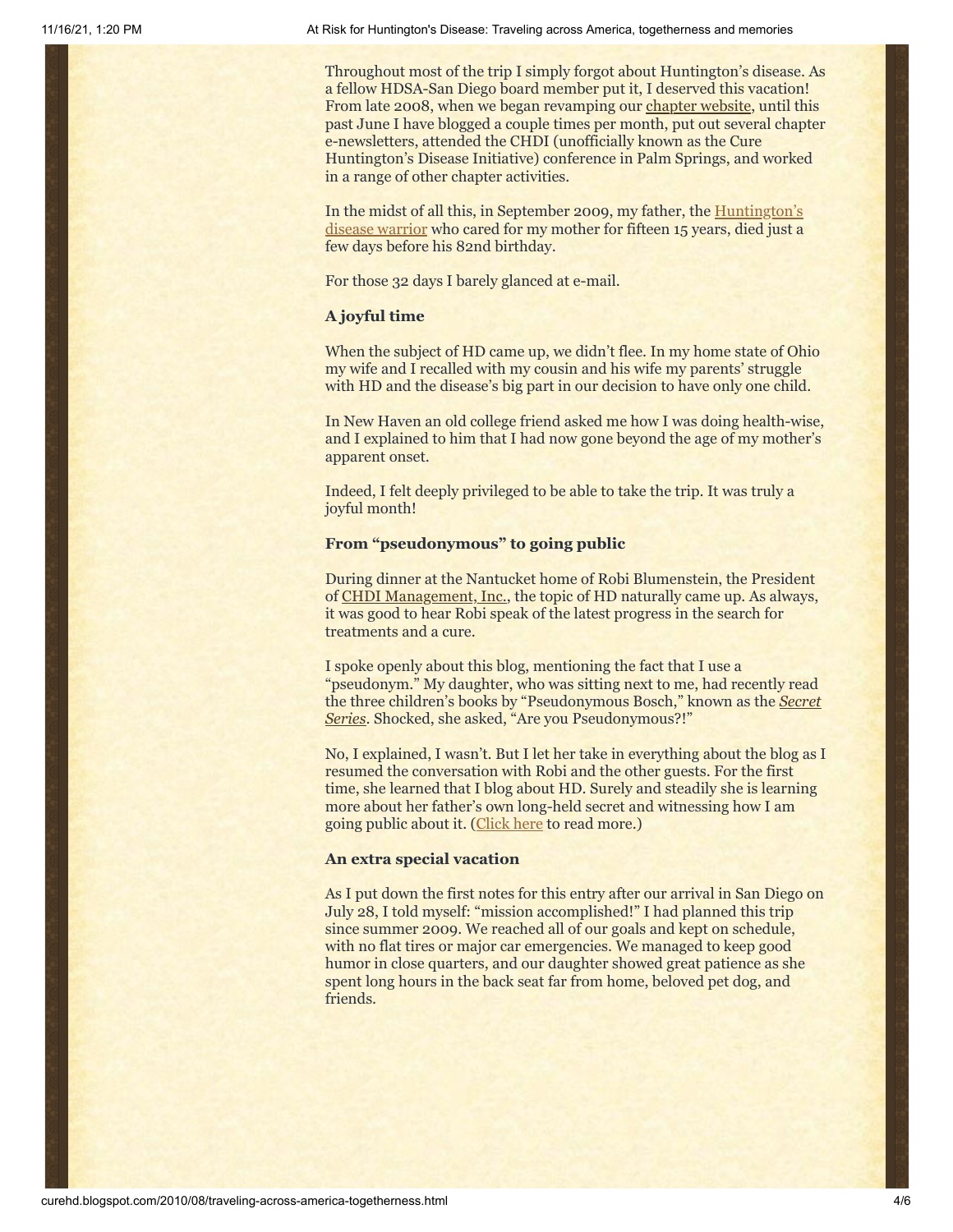11/16/21, 1:20 PM At Risk for Huntington's Disease: Traveling across America, togetherness and memories



*Gene on the Mickelson Trail in South Dakota (family photo).*

Traveling through our great country and showing it to my family – including many places that I myself saw for the first time – left me with a sense of the grandness of our land, our planet, and, indeed, our universe. We felt part of it all, from the storm and the bears in Yellowstone to the peaceful and secluded shoreline of Nantucket to the bustling floors of the U.S. Capitol in Washington, D.C. We're not just *in* America. We're *of* America.

We were just one small family among millions enjoying their summer vacations. But for us this was an extra special vacation, one that I hope will always be a reference point for our daughter, no matter what the outcome of my situation as a person gene-positive for Huntington's disease.

Posted by Gene [Veritas](https://www.blogger.com/profile/03599828959793084715) at [8:06](http://curehd.blogspot.com/2010/08/traveling-across-america-togetherness.html) PM

## 2 comments:

### **Anonymous said...**

Congrats. As the spouse of an HD patient (victim) and the father of 2 at risk kids, we head to Jackson Hole on Thursday. It will probably be our last trip of its kind. Bittersweet but fortunate to ahve the opportunity to get away. I'll look for your bear!

12:24 PM, [August](http://curehd.blogspot.com/2010/08/traveling-across-america-togetherness.html?showComment=1281381860884#c4304788311978374502) 09, 2010

### **Anonymous said...**

Good for you for letting your HD-status propel you to take in the sweetness of life and enjoy that for all of us, time is not unlimited, and seizing that time is of the utmost importance.

To encourage you once again, my HD-positive mother has 41 repeats, is 59 years old, and just passed the re-test for her medical genetics boards.